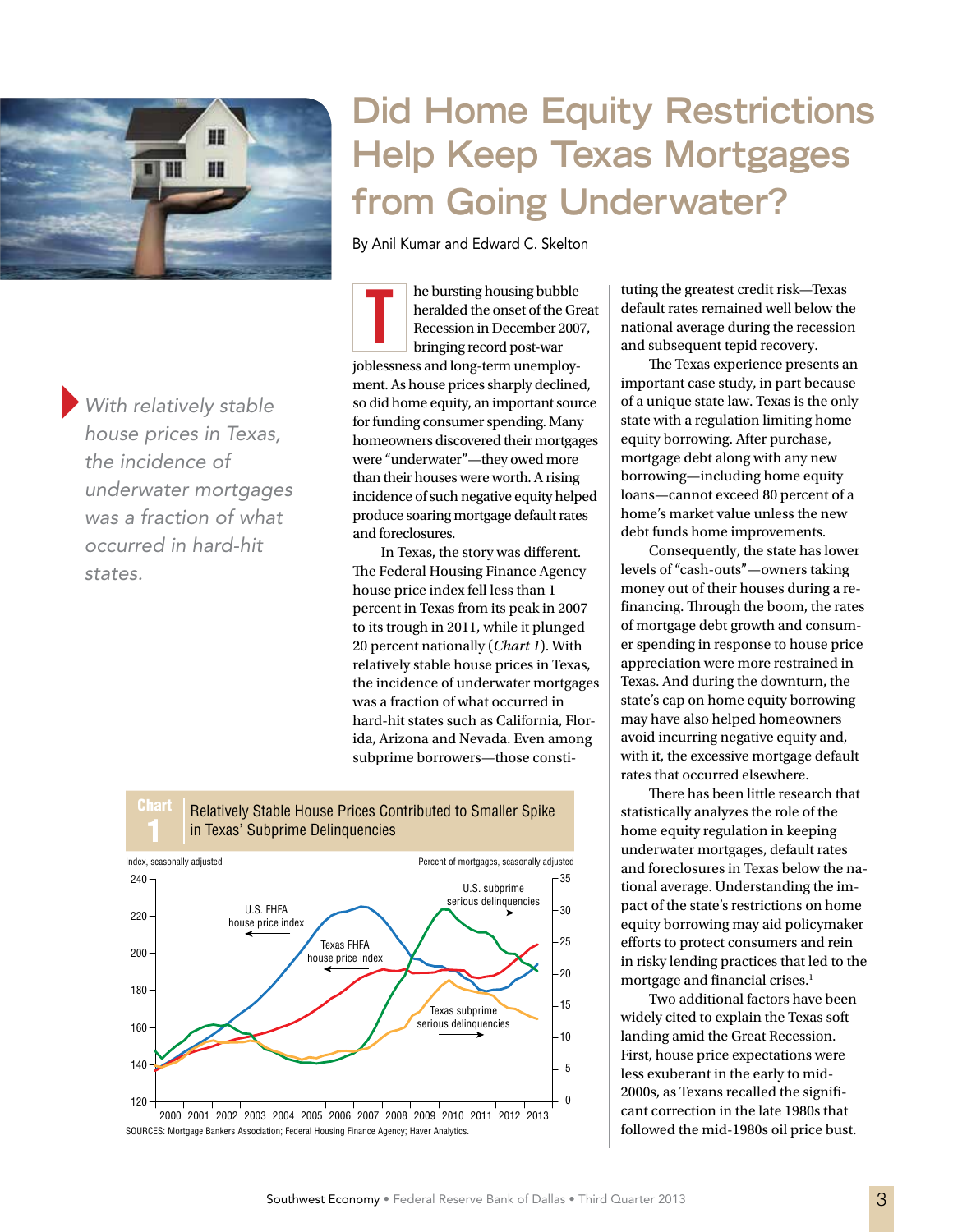}*Texas homeowners were less aggressive in taking money out of their homes during the 2002–06 housing boom than others nationally.*

Second, during the recent housing boom, Texas price pressures were more contained than in many other states because of an abundance of land and less-stringent zoning requirements that made it easier to meet demand.

Overall, the state's relatively stronger economy also played a role, with a smaller rise in the unemployment rate and a shorter downturn.

## Mortgage Debt Growth

<u>Char</u>

Texas homeowners were less aggressive in taking money out of their homes during the 2002–06 housing boom than others nationally, patterns of mortgage debt and house price

growth indicate.2 Chart 2 plots the growth of mortgage debt and house prices using county-level data constructed from a large consumer credit database assembled by the Federal Reserve Bank of New York.

The upward-sloping line overlying the data points in Chart 2A suggests that as house prices rose nationally during the boom, homeowners increased their mortgage debt. On the other hand, the line in Chart 2B for Texas counties has a small negative slope, indicating that Texas homeowners did not increase their mortgage obligations in response to modest house price gains.

2 House Price, Mortgage Debt Relationship Holds for U.S., Misses for Texas









SOURCES: Authors' calculations based on Federal Reserve Bank of New York Consumer Credit Panel/Equifax data.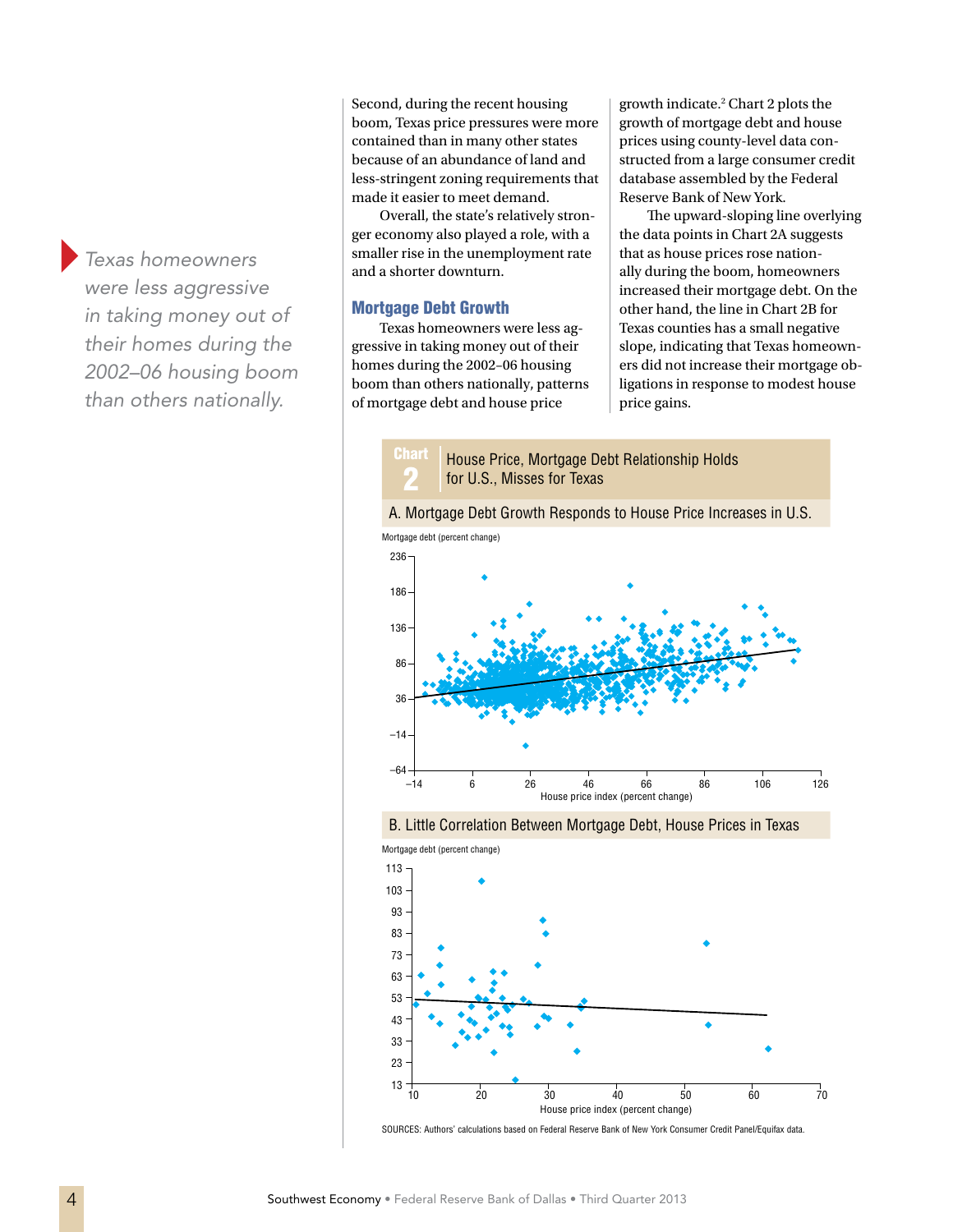## Texas' Home Equity Regulations

Under the 1876 Texas Constitution, residents could only borrow against the equity in their home for improvements (*see "Texas' Homestead Exemption Evolves Through the Years"*). Aside from very limited exceptions, cash-out refinancings were prohibited. The only reliable way to get money out of a house was to sell it.

A 1997 constitutional amendment allowed closed-end home equity loans an obligation to repay by a specified date—but the loan plus the primary mortgage could not exceed 80 percent of the value of the home.<sup>3</sup> Although such lending increased after 1997, the state's regulations capping home equity extraction are believed to have played an important role in helping the state navigate the post-2007 mortgage crisis. Homeowners in many states, meanwhile, extracted a significant portion of their house price gains during the housing boom.

### Measuring Negative Equity

Before the 1997 amendment, Texans borrowed aggressively when acquiring a house. One way to measure the law's impact is to see if the mortgage-loanto-home-value ratio declined. Analyzing a sample of first liens confirms the hypothesis that it did.4 First mortgages originating in Texas before 1997 had an average initial loan-to-value (LTV) ratio of 86 percent, 9 percentage points higher than in the rest of the nation. Texans, on average, are relatively more credit constrained and need a larger first mortgage to buy a house. But the average initial LTV ratio among mortgages originating after 1997 declined to 80 percent in Texas, and the gap with the nation shrank to 6 percentage points.

The decline in the proportion of mortgages with initial LTV exceeding 80 percent is even more striking since 1997, further suggesting that the reform likely induced Texans to limit their initial loan amount on first mortgages as home equity loans became available (*Chart 3*).

All else equal, mortgages with a smaller initial LTV ratio are significantly less likely to default. Consequently, the 1997 amendment set the stage for

# Texas' Homestead Exemption Evolves Through the Years

Texas' ban on home equity lending was based on the state's broad homestead exemption, which excluded a portion of a property's value from property taxes and protected a primary residence from forced sale or seizure as long as mortgage and tax payments were current. The exemption, however, also prevented homeowners from withdrawing equity from their homes.

**1839:** The Republic of Texas passed a prohibition on the forced sale of homesteads for all but a very limited number of reasons. This prohibition was a reaction to the Panic of 1837, when a number of people lost their farms and homes to foreclosure.

**1845:** After joining the United States, Texas enshrined the homestead exemption in the first Texas Constitution. The 1845 Texas Constitution forbade the forced sale of a homestead of up to 200 acres or a value of up to \$2,000. This prohibition continued in the 1861 and 1865 Texas Constitutions. The 1869 Constitution maintained the prohibition and raised the protected value to \$5,000.

**1876:** Initially, the Texas Constitution allowed homeowners to borrow against equity for home improvements. More broadly, a lien could be granted on the homestead to fund:

- The initial purchase or to secure the mortgage.
- Unpaid taxes.
- Home improvements.
- Owelty of partition (to convert to full property ownership from part ownership, most commonly after divorce).
- Refinancing of existing liens plus refinance costs.

The exemption applies to 10 acres for urban homesteads, 100 acres for rural households held by a single adult and 200 acres for a rural homestead occupied by a family. The homestead exemption has no dollar limit.

**1986:** The federal Tax Reform Act of 1986 made home equity loans more attractive by phasing out the tax deductibility of interest paid on other, nonmortgage consumer loans. However, Texas' homestead exemption precluded such home equity lending.

**1997:** Texas voters passed a constitutional amendment allowing closed-end home equity loans effective Jan. 1, 1998. It stipulated that a home equity loan plus the primary mortgage be less than 80 percent of the value of the home.

**1999:** Another amendment made the guidelines for reverse mortgages consistent with those outlined in federal law. Because of inconsistencies between the U.S. and Texas, reverse mortgages weren't made in Texas before 2000.

**2003:** Texas voters passed an amendment allowing open-end home equity loans, so-called home equity lines of credit.<sup>1</sup> Total debt secured by the home still cannot exceed 80 percent of a home's value. Funds from a home equity credit line cannot exceed 50 percent of the value of the home at the time the home equity line of credit is made. Advances must be in increments of \$4,000 and cannot be made via debit card, credit card or preprinted check.

**2007:** Minor revisions in the home equity lending amendment were passed. The changes modified the procedures for obtaining and granting a home equity loan and changed the deadline for designating property as agricultural.

#### **Note**

1 A home equity line of credit works like a credit card. Borrowers can borrow up to a set limit determined by the lender. The loans have a variable interest rate, so payments vary according to the interest rate and amount of credit used.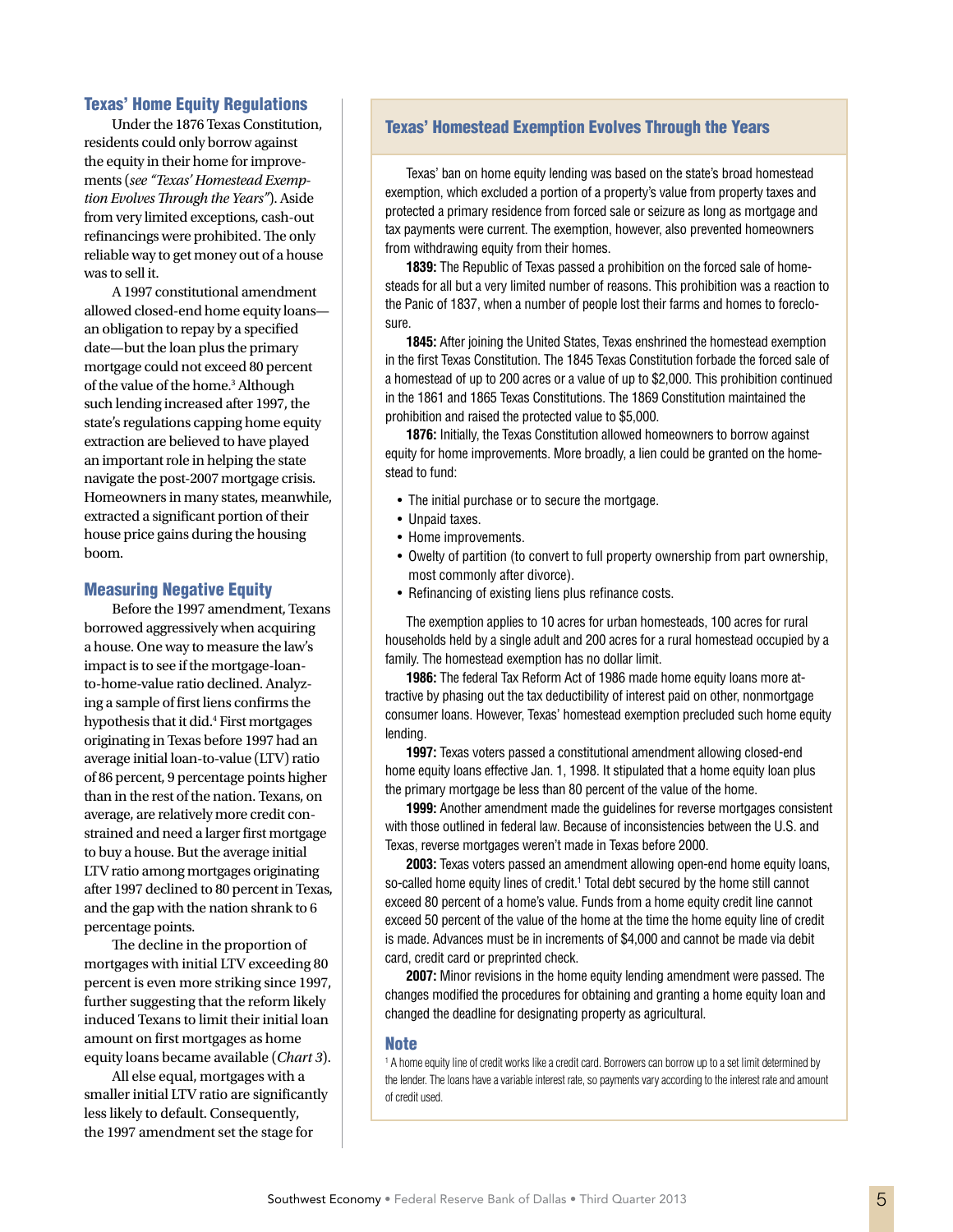

NOTE: Home purchase mortgages before and after 1997 Texas Constitution change. SOURCES: Authors' calculations based on data provided by LPS Applied Analytics.





SOURCES: Authors' calculations based on data provided by CoreLogic.

long-term benefits to Texans in terms of avoiding a severe housing slump.

# Texas vis-à-vis the Nation

Underwater mortgages are a key factor contributing to default, recent research suggests. Households owing more than a house is worth may engage in "strategic default"—choosing to walk away even though they can still make their payments. Although mortgage balance information was current in the database used for Chart 3, home value data pertained only to the date of purchase. To overcome this limitation, we updated initial home values using monthly house price data by ZIP code compiled by CoreLogic, a financial analytics firm.<sup>5</sup>

When U.S. house prices peaked in 2006, the incidence of underwater first mortgages was less than 1 percent of all first mortgages in Texas and the U.S. The national share of underwater first mortgages reached 12 percent in 2008 and continued climbing before peaking at 27 percent in 2011. That compared with 7 percent in Texas in 2011.

Looking just at first mortgages understates the extent of negative equity because there could be two or more mortgages secured by a house. It is possible for a home to be worth more than the first mortgage but less than all the mortgages combined. Information on all mortgages securing a house is available for nonprime borrowers—a group believed to be at the center of the mortgage crisis.

The gap in the incidence of underwater mortgages between Texas and the rest of the nation among nonprime borrowers is particularly striking (*Chart 4*).6

The proportion of nonprime borrowers underwater in the other 49 states reached a high of 54 percent in 2011, while in Texas it peaked at 10 percent. The depth of negative equity among underwater nonprime mortgages was also significantly lower in Texas. Mortgage debt among Texas' underwater homeowners exceeded the home value by an average 14 percent in 2008 compared with 32 percent for the rest of the country.

The state's restrictions on home equity borrowing cannot be given all the credit for the lower incidence of negative equity in Texas. The absence of a housing bubble in Texas clearly contributed but cannot possibly account for the entire difference. Nationally, borrowers extracting equity from their homes played a major role in pushing homeowners underwater; the 80 percent cap on home-equity-based borrowing in Texas mitigated that urge to pull money out.7

# Extracting Home Equity

At some point after purchase, home equity consists of three components: initial equity at the time of purchase plus any change in house price since mortgage origination minus any change in mortgage balance since origination. Initial equity is often positive since LTV at origination is typically less than 100 percent. House prices fell sharply after 2006 in many states, eroding much of the 2000–06 boom's home equity gains.

Detailed homeowner-level data on the amount of home equity extracted is not readily available. But a close look at the purpose for which a lender approved